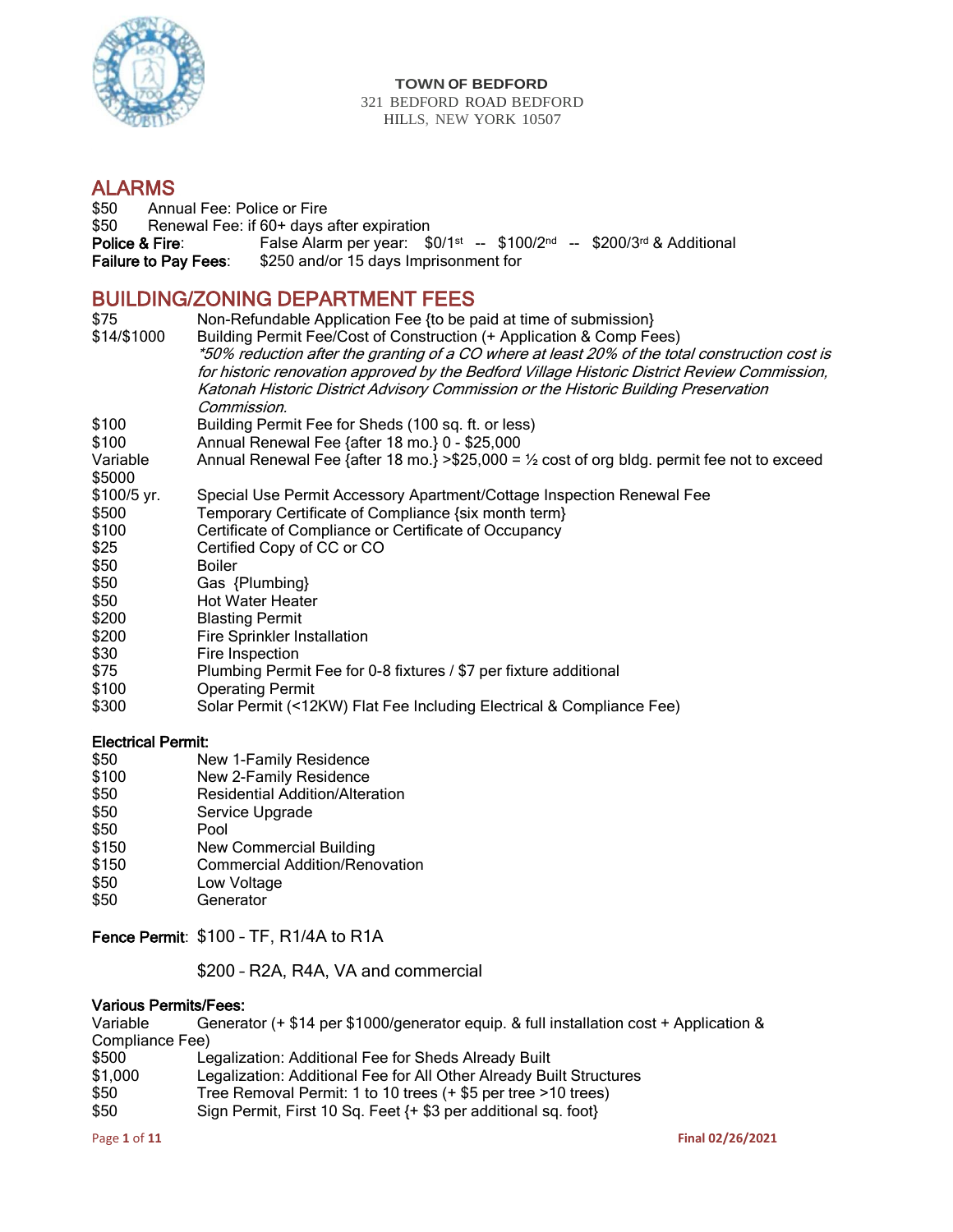

#### **TOWN OF BEDFORD**

#### 321 BEDFORD ROAD BEDFORD

#### HILLS, NEW YORK 10507

\$500 Penalty for Occupying/Using New Residence/Commercial Building w/o Certificate of **Compliance** 

| \$80          | Wood Burning Stove (+Application & Compliance Fees)                                             |
|---------------|-------------------------------------------------------------------------------------------------|
| \$50          | Propane Tank                                                                                    |
| \$75          | Oil Tank Install/Removal/Abandonment                                                            |
| \$5           | Copy - Architectural Plan                                                                       |
| \$150         | Christmas Tree Sales Permit                                                                     |
| \$400         | <b>Christmas Tree Sales Site Restoration Deposit</b>                                            |
| $$50^{\star}$ | Landlord Registry - *Per Apartment unit (waived if unit is occupied by owner or parent/child of |
| owner)        |                                                                                                 |
| \$400         | Zoning Application Fee (includes newspaper publication and affidavit fee)                       |
| \$400         | Zoning Special Permit Fee (includes newspaper publication and affidavit fee)                    |
| \$600         | Zoning Application Fee - Commercial (includes newspaper publication and affidavit fee)          |
| \$100         | Going Out of Business Sale                                                                      |
| \$500         | Violation of Stop Work Order                                                                    |

### FILMING

#### Fees are per day.

Special Conditions are determined at the discretion of the Town Clerk and are outlined in detail in the Town Code (Chapter 56-4). Multi-day productions lasting longer than 5 days will receive a 20% discount in fees.

Please refer to Chapter 56 of the Town code for further explanation and clarification.

|                         | <b>Private Property</b> | <b>Public Property</b> |
|-------------------------|-------------------------|------------------------|
| <b>Type I Permits</b>   | \$500/day               | Not Applicable         |
| <b>Type II Permits</b>  | \$1500/day              | \$2000/day             |
| <b>Type III Permits</b> | \$3250/day              | \$4000/day             |

# **DEPARTMENT OF PUBLIC WORKS**<br>\$300 Street Opening Permit w/\$1200 Securi

- \$300 Street Opening Permit w/\$1200 Security Deposit<br>\$300 Construction in Town Right of Way w/\$1200 Secu
- \$300 Construction in Town Right of Way w/\$1200 Security Deposit
- Tree Removal/Landscaping in Town Right of Way w/\$1200 Security Deposit
- \$300 Driveway Opening Permit w/\$1200 Security Deposit
- \$300 Sidewalk Opening w/\$1200 Security Deposit
- \$300 Connection to Town Storm Drain or Catch Basin w/\$1200 Security Deposit
- \$150 Street & Sidewalk Obstruction w/\$1200 Security Deposit {7 Days/+ \$20 per day thereafter}
- \$180 Administrative Fee for not using Town of Bedford DPW Applications
- \$2500 Restoration Fee for performance of non-emergency work in Town Right of Way within 5 years or paving and/or construction by the Town of Bedford
- \$1500 Restoration Fee for performance of emergency work in Town Right of Way within 5 years or paving and/or construction by the Town of Bedford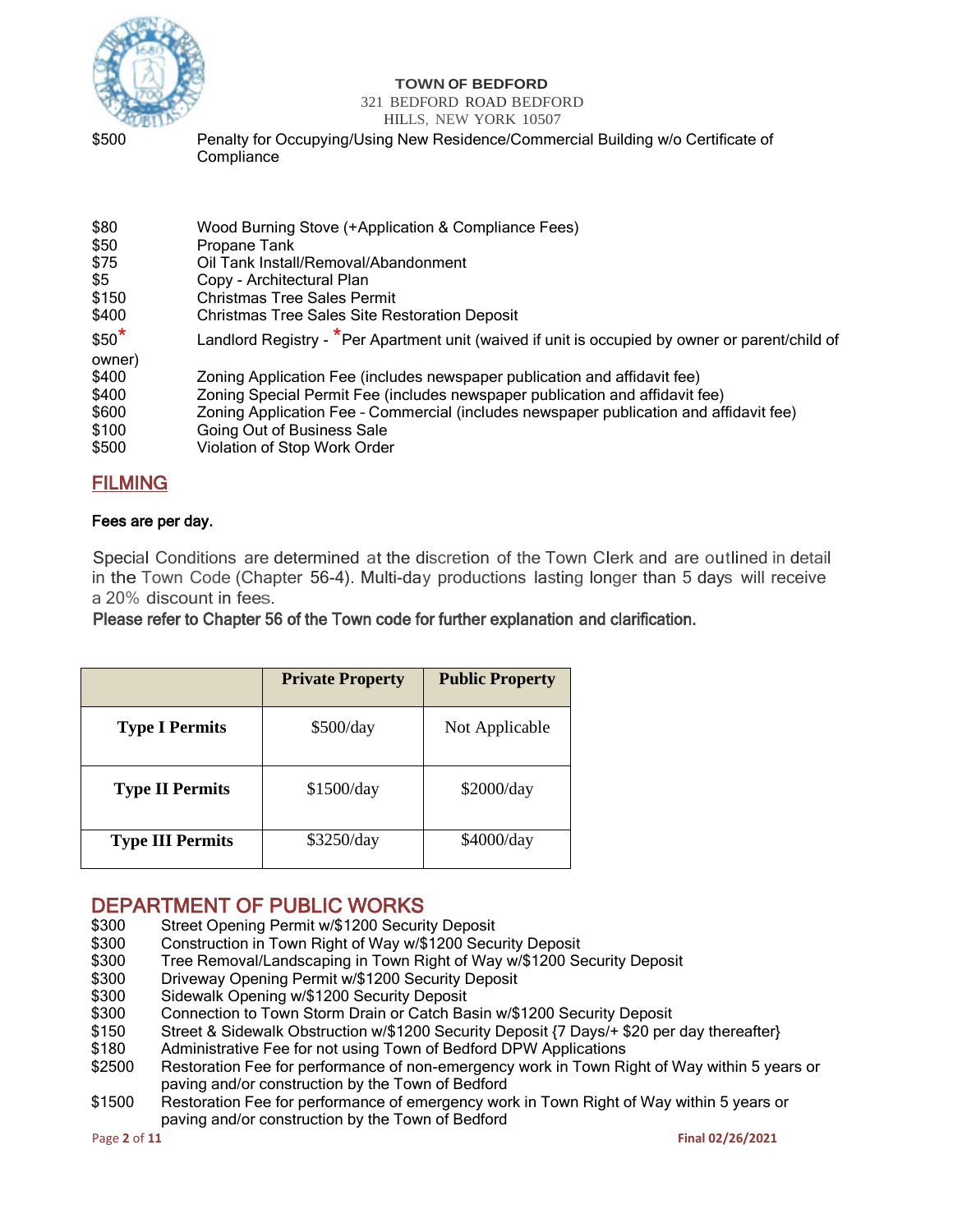#### Sewer Rates:

In district properties not connected to sewer:

Rate 1 - Debt service ad velorum quarterly rate \$1.173 per \$1,000 of assessed value

Rate 2 - Debt service consumption based rate \$0.44 per 1,000 gallons of water use

Properties connected to sewer:

Rate 1 - Debt service ad velorum quarterly rate \$1.173 per \$1,000 of assessed value

Rate 2 - Debt service and O&M consumption based rate \$4.95 per 1,000 gallons of water use

Katonah Elementary School, St Marys School and Rectory, and Bedford Park Westchester in district buildings once connected to sewer:

\$4.51 per 1,000 gallons of water use

#### FINANCE

\$35 Returned check fee / Stop Payment Fee

#### HISTORIC BUILDING PRESERVATION COMMISSION

\$50 Application Fee – Building Deemed Historic Demolition/Alteration

### PARKING (annual permits are valid July 1st through June 30th)

- \$10 Daily Parking Permit at Train Station Parking Lots effective 1/1/2020
- \$10 24 Hour Meter Parking Train Station Parking Lots 1, 2, 3, 4, 7 & 8 effective 1/1/2020
- \$0.50 Pay-by-phone Mobile & On-Demand Transaction Fee
- \$351 Annual Business Parking Permit Parking Lots 2, 3, 5, 9 & RR effective 7/1/2020<sup>\*</sup>
- \$556 **Annual Business Parking Permit Parking Lot 1 & 8** effective 7/1/2020<sup>\*</sup>
- \$556 Annual Resident Parking Permit effective 7/1/2020\*
- \$1341 Annual Non-Resident Parking Permit effective 7/1/2020\*
- \$15 Change to Parking Permit or Replacement for Lost Permit
- \$10 Charge for Parking Permit Return or Cancellation
- \$100 Annual Permit Late Renewal Fee between July 1 and July 30
- \$1.50/hr. Parking at Electric Vehicle Charging Station (Any vehicle parked must be connected to the station. In a commuter lot, for use greater than two hours, a day pass must be purchased as well. Annual parking permit not valid at charging stations.)

(\*) Rate includes \$6.00 fee charged by ParkMobile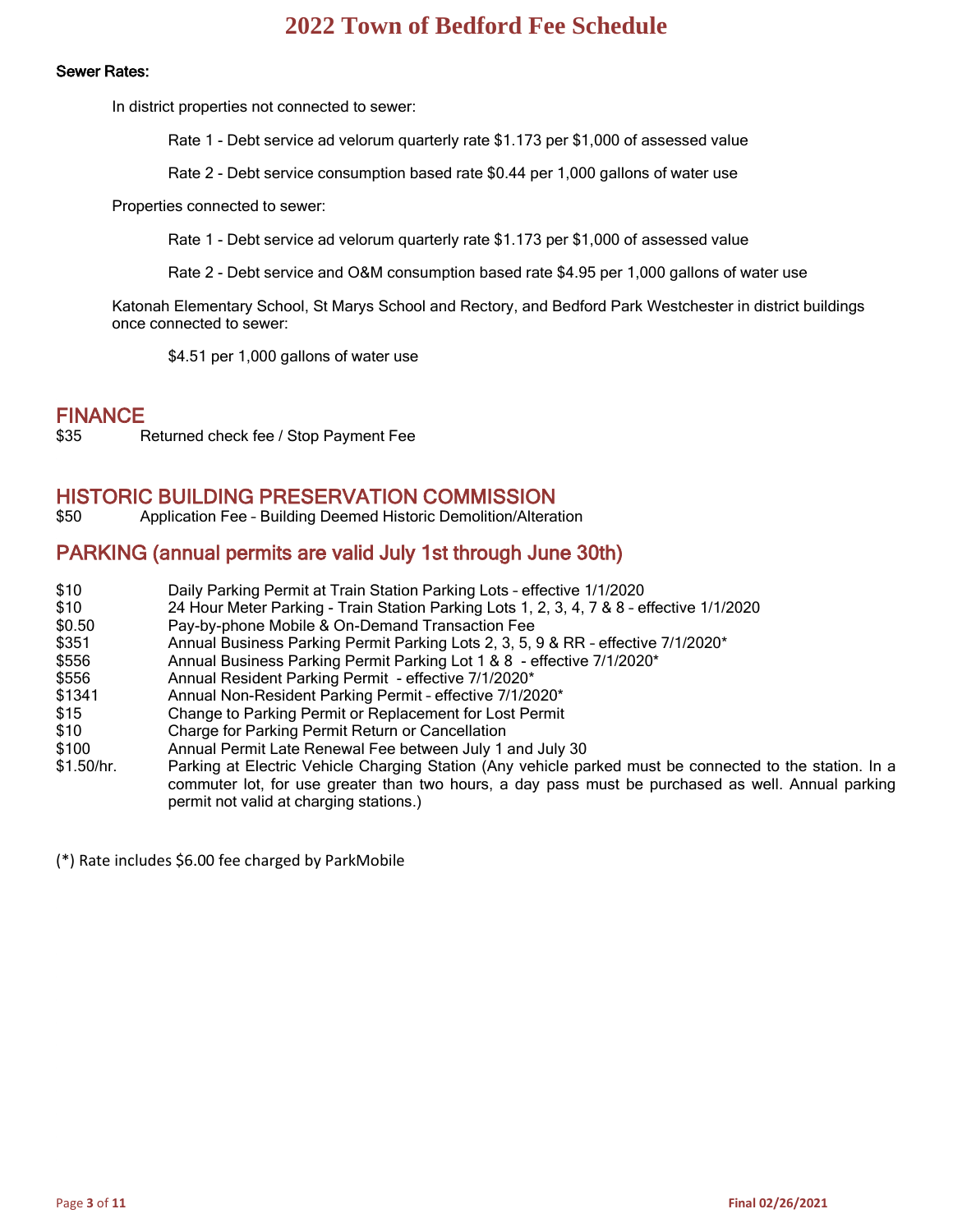# **PLANNING BOARD**<br>\$500 Preliminary Su

Preliminary Subdivision +\$150 per Lot

\$500 Final Subdivision + \$150 per Lot

\$500 Waiver of Site Plan

\$150 Waiver of Site Plan – Sign in CB Zone

\$1000 Waiver of Subdivision Lot Line Adjustment

Recreation Fee –Single family in lieu of Recreation land shown on subdivision plats: \$10,000 / per new Lot

Recreation Fee –Multi-family in lieu of Recreation land shown on subdivision plats:

- $\degree$  \$350 / efficiency
- $\degree$  \$500 / 1 Bedroom
- $\degree$  \$650 / 2 Bedroom
- $\degree$  \$800 / 3 Bedroom
- \$1000 / 4+ Bedroom
- \$500 Preliminary Site Plan +\$25 per parking space
- \$200 Final Site Plan +\$25 per parking space
- \$3 **Linear Ft Town Engineer Road Inspection**
- \$300 Special Use Permit
- \$200 Special Use Permit Accessory Apartment or Cottage
- \$150 Renewal of Special Use Permit

1.5% site construction costs as determined by Town – Site inspection – Town Engineer

\$100 + \$250 per 10,000 sq. ft. disturbed steep slope or portion there of >1000 sq. ft.-Steep Slope Permit

POLICE<br>\$10/Police Accident Report \$25/CD-each

\$50/Video Recording - per DVD \$25/Police Escort Permit

#### **RECREATION & PARKS**

| <b>SUMMER CAMPS</b>                 |                     |                                        |                     |
|-------------------------------------|---------------------|----------------------------------------|---------------------|
| Day Camp                            |                     | <b>Discounted Rate</b>                 | <b>Regular Rate</b> |
|                                     |                     | Mar $30 -$ May 8                       | May 9               |
| 1st Child                           | Full Session        | \$615                                  | \$783               |
| Each Add 'l Child                   | Full Session        | \$590                                  | \$758               |
| <b>Tiny Tots</b>                    |                     |                                        |                     |
| 1st Child                           | <b>Full Session</b> | \$500                                  | \$584               |
| Each Add 1 Child                    | Full Session        | \$475                                  | \$559               |
| School District Non-Resident        |                     | Day Camp \$1,150                       | Tiny Tots \$855     |
| Teen Travel Camp Resident - \$1400. |                     | School District Non-Resident - \$1700. |                     |

| <b>SWIMMING POOL PASS</b>      |                        |                                     |  |
|--------------------------------|------------------------|-------------------------------------|--|
|                                | <b>Discounted Rate</b> | <b>Regular Rate</b>                 |  |
|                                | Mar 30 - May 8         | May 9                               |  |
| Family                         | \$350                  | \$404                               |  |
| Adult                          | \$173                  | \$200                               |  |
| Child                          | \$62                   | \$72                                |  |
| Senior 65+                     | \$50                   | \$50                                |  |
| Child Care Provider            | \$280                  | \$280                               |  |
| Adult Pay Tag (+\$15 daily)    | \$86                   | \$86                                |  |
| School District Non-Residents  |                        | \$1,114                             |  |
| Guest: \$15 Adult / \$10 Child |                        | Guest 10 Visit Discount Card: \$120 |  |
|                                |                        | Adult / \$80 Child                  |  |
| \$15 Replacement Lost Card Fee |                        |                                     |  |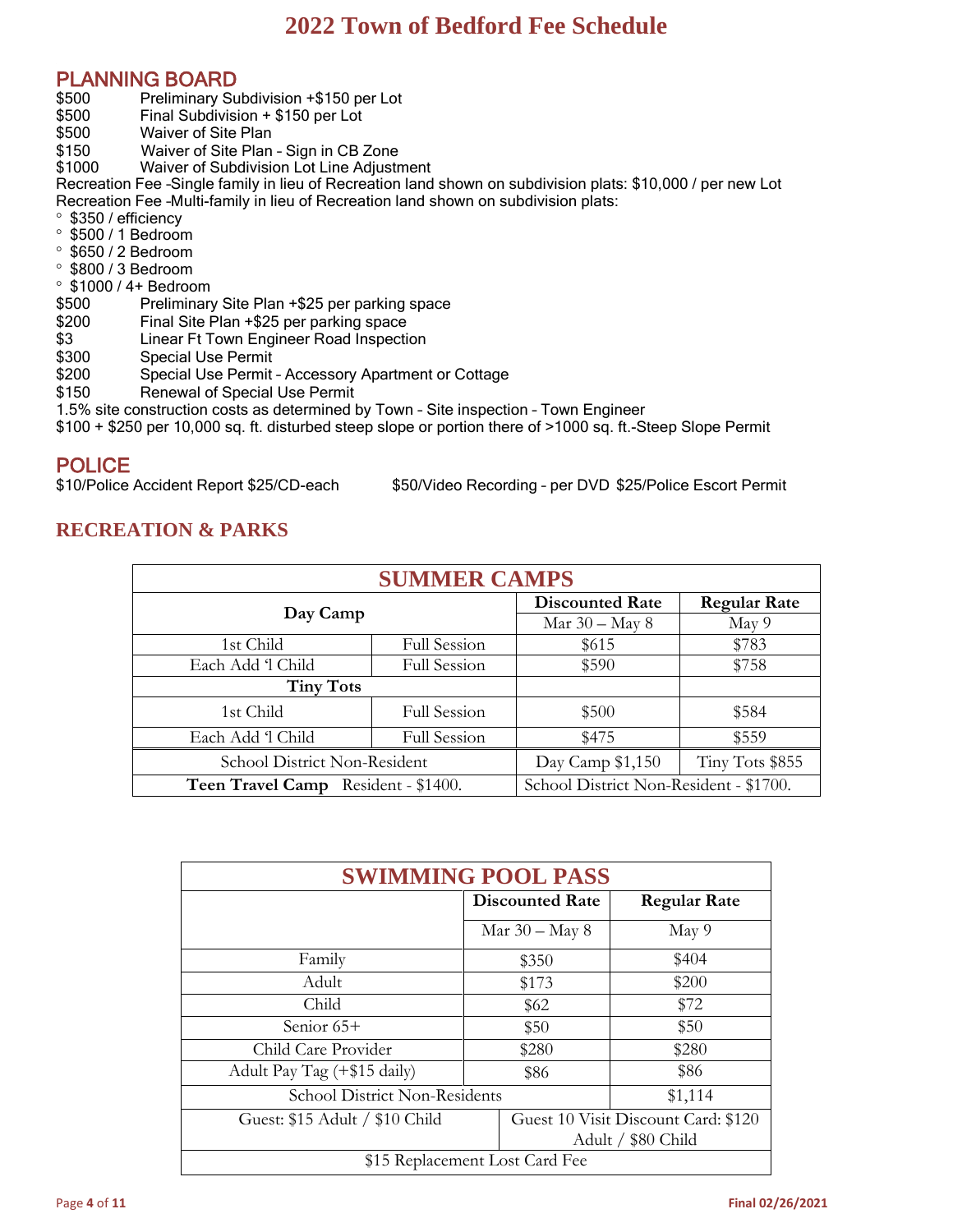| <b>Platform Tennis</b>                                                                                          |       |                                              |       |  |
|-----------------------------------------------------------------------------------------------------------------|-------|----------------------------------------------|-------|--|
|                                                                                                                 |       | Rates are based on \$10.00/Hr. 2 Hr. minimum |       |  |
| Mar & Apr<br>Nov & Dec<br>Days of Week<br>Jan & Feb<br><b>Session 2</b><br><b>Session 1</b><br><b>Session 3</b> |       |                                              |       |  |
| <b>Sunday</b>                                                                                                   | \$160 | \$180                                        | \$160 |  |
| <b>Monday</b>                                                                                                   | \$160 | \$180                                        | \$180 |  |
| <b>Tuesday</b>                                                                                                  | \$180 | \$160                                        | \$140 |  |
| Wednesday                                                                                                       | \$180 | \$160                                        | \$160 |  |
| <b>Thursday</b>                                                                                                 | \$160 | \$180                                        | \$160 |  |
| Friday                                                                                                          | \$160 | \$180                                        | \$180 |  |
| <b>Saturday</b>                                                                                                 | \$160 | \$180                                        | \$180 |  |

| <b>GROUP USE PARK FEES</b>                                                                                       |                                                   |  |                                             |                                            |
|------------------------------------------------------------------------------------------------------------------|---------------------------------------------------|--|---------------------------------------------|--------------------------------------------|
|                                                                                                                  | Resident Sponsored {4 hour limit} - \$100 Deposit |  |                                             |                                            |
| <b>Participants</b>                                                                                              | Rate                                              |  | Participants                                | Rate                                       |
| Up to $25$                                                                                                       | \$35                                              |  | 76 - 100                                    | \$110                                      |
| $26 - 50$                                                                                                        | \$60                                              |  | $101 - 150$                                 | \$160                                      |
| 51-75                                                                                                            | \$85                                              |  | $151 +$                                     | \$210                                      |
| 6' Portable Grill                                                                                                | \$25                                              |  | <b>Katonah Shelter</b><br><b>Fire Place</b> | \$25<br>recommended as<br>donation to KMPA |
| Town Business - Bedford Resident Sponsored {4 hour limit} - \$200 Deposit                                        |                                                   |  |                                             |                                            |
| Up to $100$                                                                                                      | \$175                                             |  | $101 - 200$                                 | \$275                                      |
| Out of Town Business - Bedford Resident Sponsored {4 hour limit}<br>plus \$200 Deposit                           |                                                   |  |                                             |                                            |
| Up to 100                                                                                                        | \$350                                             |  | $101 - 200$                                 | \$550                                      |
| Group Use Clinic Camps Sponsored or Co-Sponsored by Recreation Dept.<br>10% per Participant Fee                  |                                                   |  |                                             |                                            |
| Group Use Clinic Camps - Private - 20% per<br>Group Use Pool Rental - 4 Hrs -<br><b>Participant Fee</b><br>\$500 |                                                   |  |                                             |                                            |

| <b>Bedford Hills Train Station Rental</b><br>4 Hour Max |             |  |
|---------------------------------------------------------|-------------|--|
| Main Room Area use rate                                 | \$30/Hr.    |  |
| Main Room Use Deposit                                   | \$100       |  |
| Community Group use rate                                | \$15/Hr.    |  |
| <b>Farm Market Use</b>                                  |             |  |
| Interior & Exterior Space                               | \$100/month |  |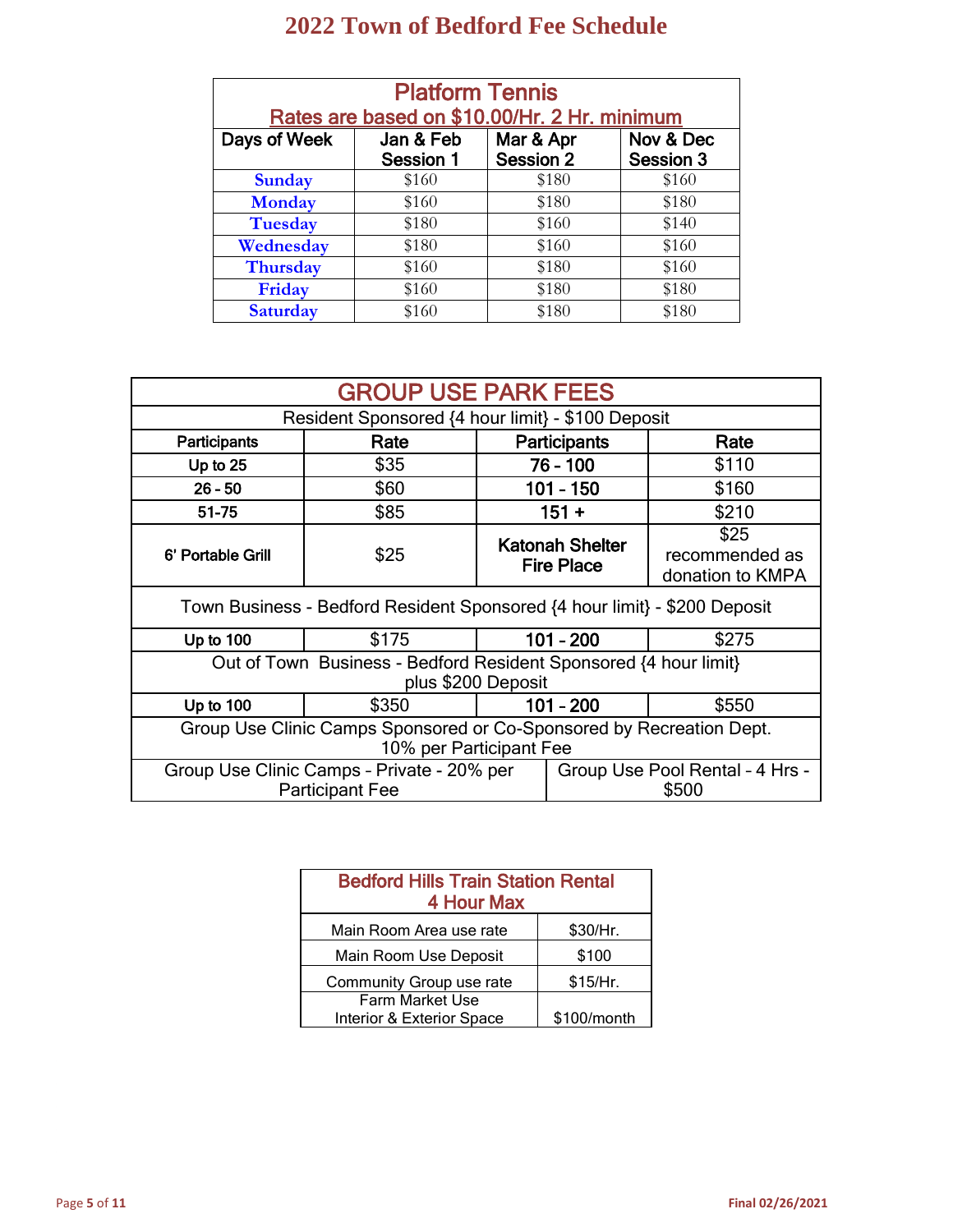| <b>Bedford Hills Community House Rental</b>  |              |  |
|----------------------------------------------|--------------|--|
| Main Hall & State<br>Includes use of kitchen | \$600/6 Hrs. |  |
| <b>Activity Room</b>                         | \$80/Hr.     |  |
| <b>Senior Rooms</b>                          | \$50/Hr.     |  |
| Classroom                                    | \$50/Hr.     |  |

#### Community Group Use Rate \*

| <b>Bedford Hills Community House Rental</b> |          |  |
|---------------------------------------------|----------|--|
| Main Hall & State                           |          |  |
| Includes use of kitchen                     | \$50/Hr. |  |
| <b>Activity Room</b>                        | \$30/Hr. |  |
| <b>Senior Rooms</b>                         | \$20/Hr. |  |
| Classroom                                   | \$20/Hr. |  |

#### Refundable Deposits:

Main Hall Deposit \$250. Activity Room Deposit \$100.00

*\* As determined by the Superintendent of Recreation and/or the Town Board*

TAX RECEIVER

\$5 Memo Bill Fee \$3.95 E-Check Fee 2.49% on Total of Credit Card Transactions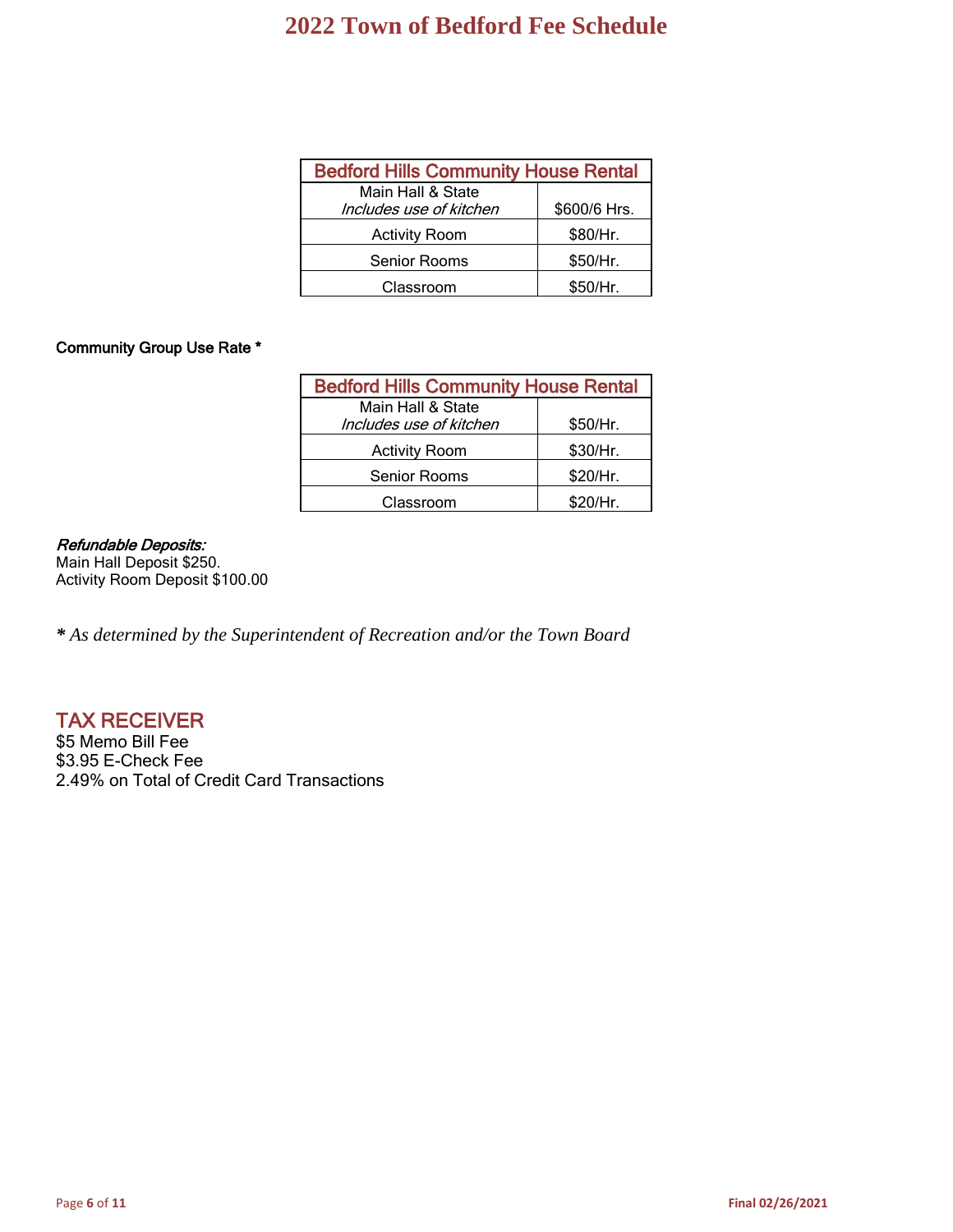### TOWN CLERK

#### Fees

- \$10 Aquifer Map
- Varies Bid Specs Deposit
- \$10 CD of records
- \$10 Duplicate Birth Certificate
- \$10 Duplicate Death Certificate
- \$10 Duplicate Marriage Certificate
- \$5 Election District Map
- \$22 Genealogical Services
- Varies Historical Volume 1 through 9
- \$5 NRI Maps 1-8

- 
- \$20 Spayed or Neutered Dog  $$50$  1st Dog \$50 1st Dog \$25 Un-Spayed/Neutered Dog \$50 \$30 2nd Dog Un-Spayed/Neutered Dog \$30 \$30 2nd Dog Senior Citizen Discount (Over 65)<br>
\$10 Spayed or Neutered Dog \$10 Daily Guest Pass Spayed or Neutered Dog  $$10$
- \$3 Replacement Tag
- \$50 Dangerous Dog Registration
- \$38 Kennel Charge- Per Day
- \$32 Dog Impoundment Fee
- \$0.50 Dog Adoption Fee

- \$25 Bell Jar Permit
- \$300 Cabaret License Fishing License Fishing License
- \$250 Fireworks Permit
- \$25 Games of Chance Permit each Occasion
- \$40 Marriage License
- \$250 Refuse/Carting Company Permit
- \$75 Solicitor/Peddling fee per person +processing costs
- \$100 Solicitor/Peddling fee per vehicle +processing costs
- \$125 Taxi Cab License per car
- \$50 Alcohol Permit Ĭ
- \$0.25 Photocopies
- \$25 Senior Refuse Coupon/Book of 5
- \$10 Subdivision Regs Chapter 107
- \$10 Tax Grid Maps
- \$20 Town Development Plan
- \$10 Town Official Map
- \$5 Town Pin/Mug
- \$10 Zoning Map
- \$15 Zoning Ordinance

#### Dog License and Fees: Canine Commons Dog Park (Jan-Dec)

- 
- 
- 
- 
- \$12.50 Un-Spayed/Neutered Dog \$175 Non-Resident Max. 60 Passes

### LICENSES/PERMITS/PROCEEDS Hunting License - Varies with privileges

| <b>Type</b>                                                 | <b>Resident Fee</b> | <b>Nonresident Fee</b> |
|-------------------------------------------------------------|---------------------|------------------------|
| Annual                                                      | \$25 (ages 16-69)   | \$50                   |
| valid one full year (365 days)<br>from the date of purchase | $$5$ (ages $70+$ )  |                        |
| 7-day                                                       | \$12                | \$28                   |
| 1-day                                                       | \$5                 | \$10                   |

#### **WATER DEPARTMENT**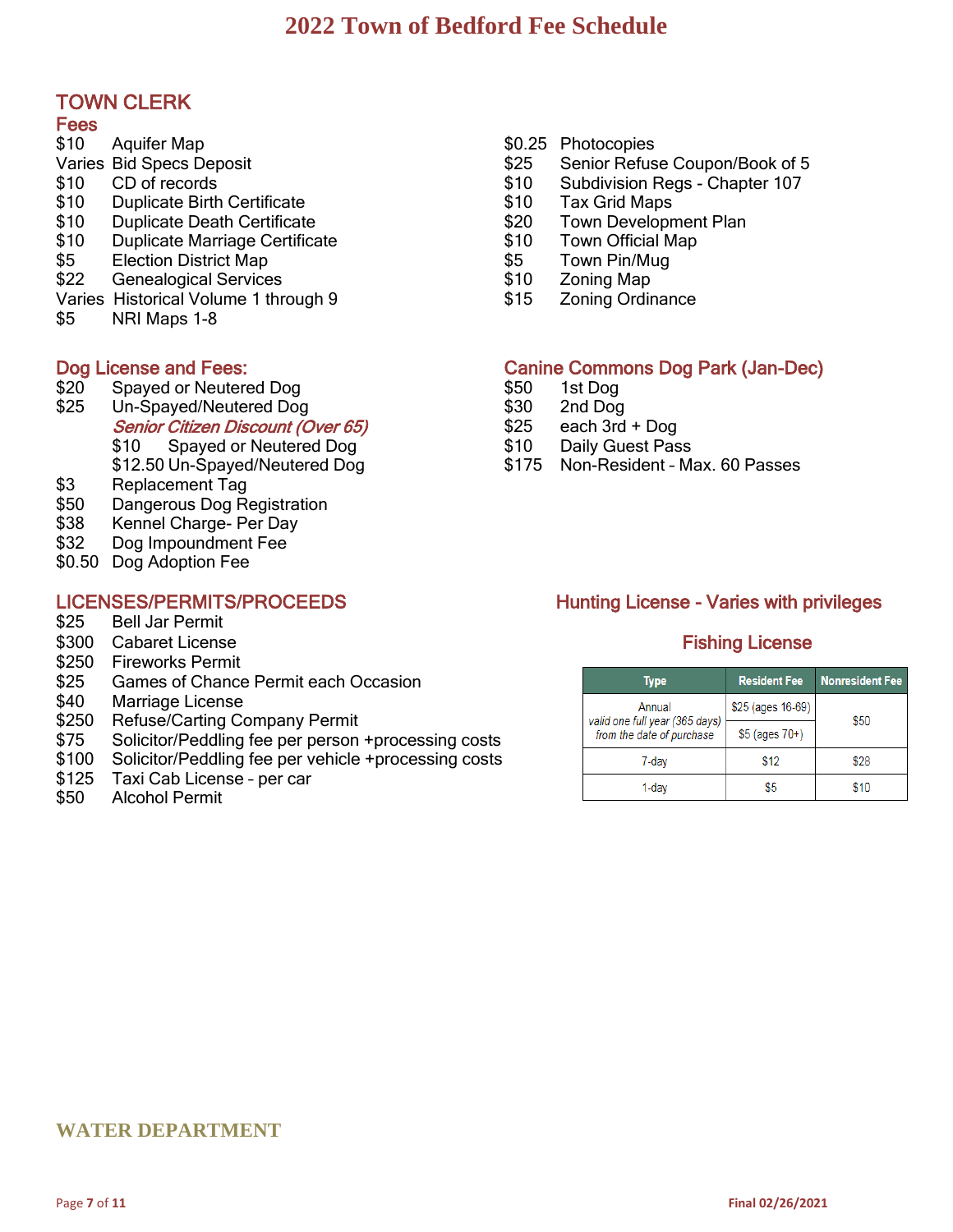|                                  |                                | In                          | Out of                       |  |
|----------------------------------|--------------------------------|-----------------------------|------------------------------|--|
| <b>Bedford Consolidated</b>      |                                | <b>District</b>             | District                     |  |
|                                  |                                | 5/8" and 3/4" Meters        |                              |  |
|                                  |                                |                             | (Typical Residential Meters) |  |
|                                  | 0-5000 Gallons                 |                             | \$64.65                      |  |
|                                  | 5001-9000 Per 1,000<br>Gallons | \$7.16                      | \$12.93                      |  |
| 9001-15000 Per<br>1,000 Gallons  |                                | \$8.59                      | \$15.52                      |  |
| 15001-33000 Per<br>1,000 Gallons |                                | \$10.74                     | \$19.39                      |  |
| 33001+ Per 1,000<br>Gallons      |                                | \$12.59                     | \$23.27                      |  |
|                                  |                                | 1" Meters                   |                              |  |
|                                  |                                | (Large Res. or Small Comm.) |                              |  |
| 0-5000 Gallons                   |                                | \$44.39                     | \$80.16                      |  |
| 5001-12000 Per                   |                                | \$8.88                      | \$16.03                      |  |
| 1,000 Gallons                    |                                |                             |                              |  |
| 12001-22000 Per                  |                                | \$10.65                     | \$19.24                      |  |
| 1,000 Gallons                    |                                |                             |                              |  |
| 22001-85000 Per                  |                                | \$12.26                     | \$22.13                      |  |
|                                  | 1,000 Gallons                  |                             |                              |  |

| <b>IN DISTRICT RATES</b>               |         |              |                           |  |  |  |
|----------------------------------------|---------|--------------|---------------------------|--|--|--|
| <b>The</b><br><b>Old Post</b><br>Cedar |         |              |                           |  |  |  |
| <b>Farms</b>                           | Road    | <b>Downs</b> | <b>Gallons</b>            |  |  |  |
| \$30.82                                | \$37.33 | \$73.89      | $0-10,000$                |  |  |  |
|                                        |         |              | per 1000 - Next 10,000 or |  |  |  |
| \$3.15                                 | \$3.81  | \$7.54       | Part                      |  |  |  |
|                                        |         |              | per 1000 - Next 10,000 or |  |  |  |
| \$3.65                                 | \$4.42  | \$8.74       | Part                      |  |  |  |
| \$4.15                                 | \$5.02  | \$9.94       | per 1000 - Above 30,000   |  |  |  |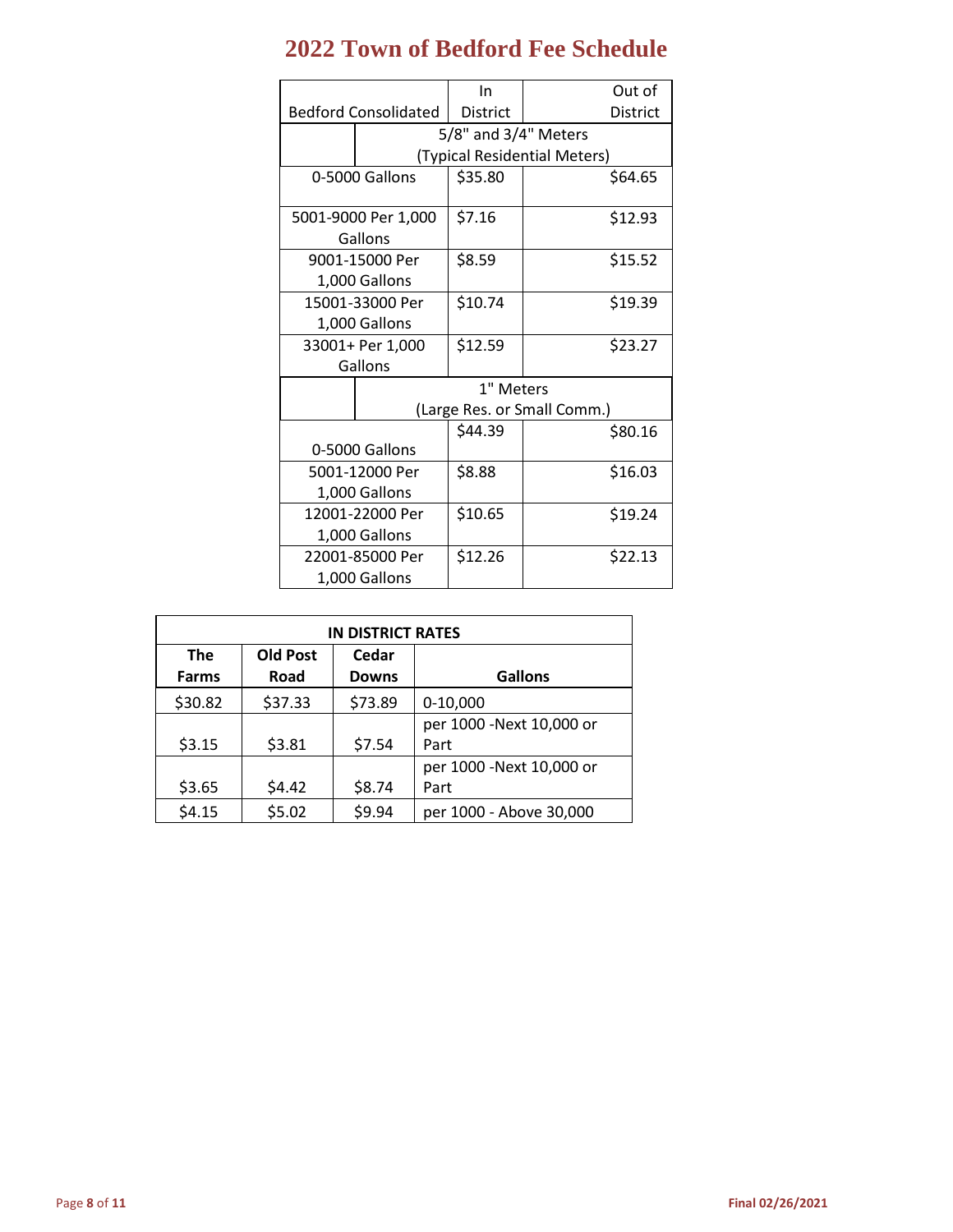| 85001+ Per 1,000  |                 | \$14.09               | \$25.44  |
|-------------------|-----------------|-----------------------|----------|
| Gallons           |                 |                       |          |
|                   |                 | 1 1/2" Meters         |          |
|                   |                 | (Medium Commercial)   |          |
|                   |                 | \$88.79               | \$160.32 |
| 0-10000 Gallons   |                 |                       |          |
| 10001-21000 Per   |                 | \$8.88                | \$16.03  |
| 1,000 Gallons     |                 |                       |          |
| 21001-56000 Per   |                 | \$10.65               | \$19.24  |
| 1,000 Gallons     |                 |                       |          |
| 56001-143000 Per  |                 | \$12.26               | \$22.13  |
| 1,000 Gallons     |                 |                       |          |
| 143001+ Per 1,000 |                 | \$14.09               | \$25.44  |
| Gallons           |                 |                       |          |
|                   |                 | 2", 3", and 4" Meters |          |
|                   |                 | (Large Commercial)    |          |
|                   |                 | \$133.81              | \$240.48 |
| 0-15000 Gallons   |                 |                       |          |
|                   | 15001-40000 Per |                       | \$16.03  |
| 1,000 Gallons     |                 |                       |          |
| 40001-12000Per    |                 | \$10.65               | \$19.24  |
| 1,000 Gallons     |                 |                       |          |
| 120001-329000 Per |                 | \$13.32               | \$24.05  |
| 1,000 Gallons     |                 |                       |          |
| 329000+ Per 1,000 |                 | \$15.98               | \$28.86  |
| Gallons           |                 |                       |          |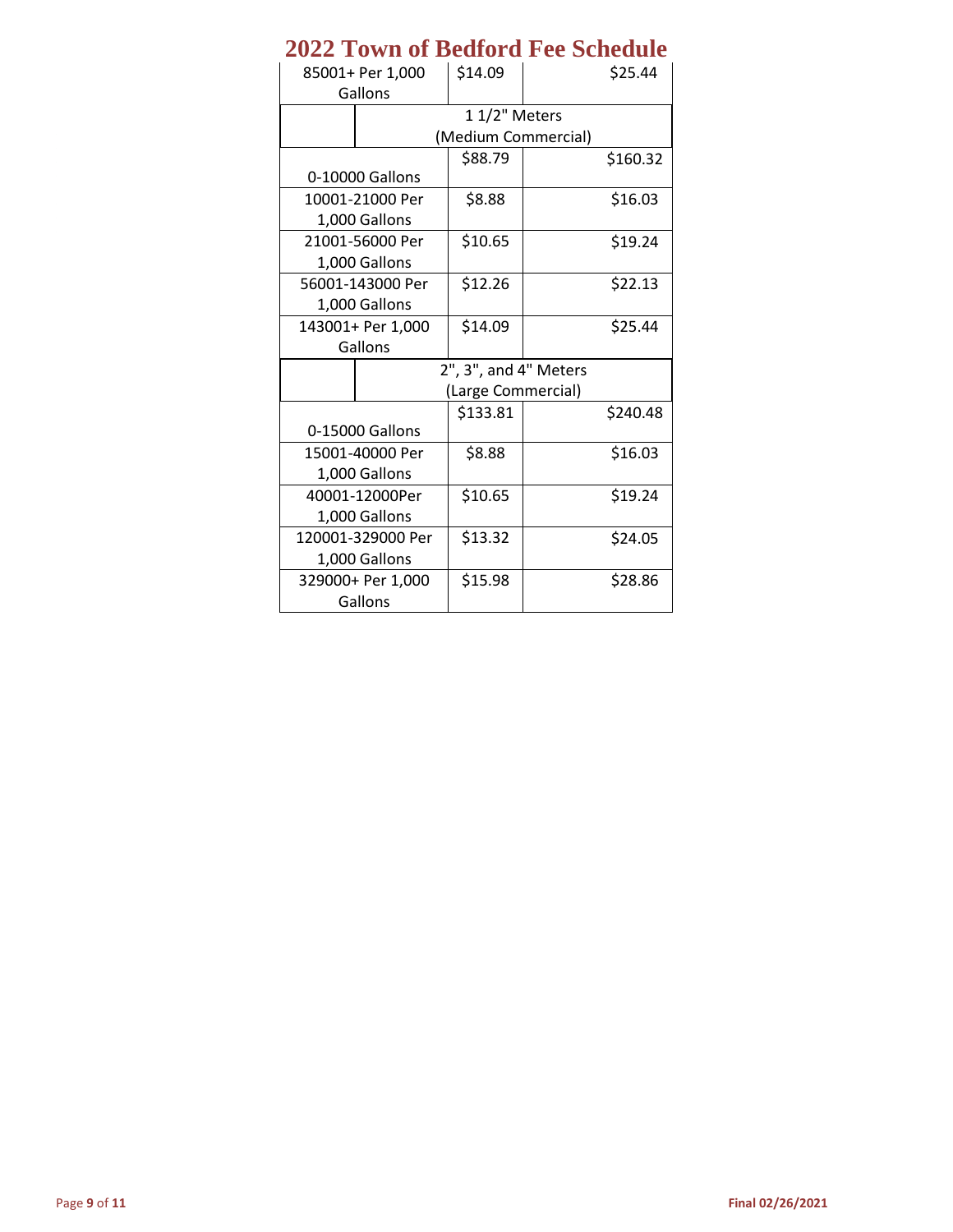| <b>OUT OF DISTRICT RATES</b> |                      |                    |                                |  |  |
|------------------------------|----------------------|--------------------|--------------------------------|--|--|
|                              |                      |                    |                                |  |  |
| <b>The Farms</b>             | <b>Old Post Road</b> | <b>Cedar Downs</b> | <b>Gallons</b>                 |  |  |
| \$88.98                      | \$60.14              | \$120.70           |                                |  |  |
|                              |                      |                    | $0-10,000$                     |  |  |
| \$9.08                       | \$6.14               | \$12.32            |                                |  |  |
|                              |                      |                    | per 1000 - Next 10,000 or Part |  |  |
| \$10.53                      | \$7.12               | \$14.28            |                                |  |  |
|                              |                      |                    |                                |  |  |
|                              |                      |                    | per 1000 - Next 10,000 or Part |  |  |
| \$11.97                      | \$8.09               | \$16.24            |                                |  |  |
|                              |                      |                    | per 1000 - Above 30,000        |  |  |

| <b>Inside</b> | <b>Outside</b> | Tap            | Inside  | <b>Outside</b> | <b>TAP</b>      |
|---------------|----------------|----------------|---------|----------------|-----------------|
| \$600         | \$660          | 1"             | \$2,500 | \$2,750        | $8" \times 6"$  |
| \$900         | \$990          | 11/2"          | \$2,600 | \$2,860        | $8" \times 8"$  |
| \$1,100       | \$1,210        | 2"             | \$2,700 | \$2,970        | $10" \times 6"$ |
| \$2,000       | \$2,200        | 4" x 6"        | \$2,800 | \$3,080        | $10" \times 8"$ |
| \$2,350       | \$2,585        | 4" x 8"        | \$2,900 | \$3,190        | 12" x 6"        |
| \$2,200       | \$2,420        | $6" \times 6"$ | \$3,000 | \$3,300        | 12" x 8"        |

#### **SPRINKLER**

- \$90 Level 1 Flat Rate, Up to 2" line Yearly
- \$150 Level 6 Flat Rate, Up to 6" line Yearly
- \$250 Level 8 Flat Rate,  $Up$  to 8" line Yearly
- \$35 Frozen Meter
- Market Value for Damaged/Un-repairable Meter
- \$20 Final Reading Charges
- \$25 Delinquent Charge If bill not paid at time of next billing

#### **METER FEES**

| 5/8"             | \$3.50 |
|------------------|--------|
| 3/4"             | \$3.50 |
| 1"               | \$5.00 |
| $1\frac{1}{4}$ " | \$7.50 |
| $1\frac{1}{2}$   | \$9.00 |

| 2" | \$12.50  |
|----|----------|
| 3" | \$17.50  |
| 4" | \$25.35  |
| ና" | \$50.00  |
| 8" | \$100.00 |